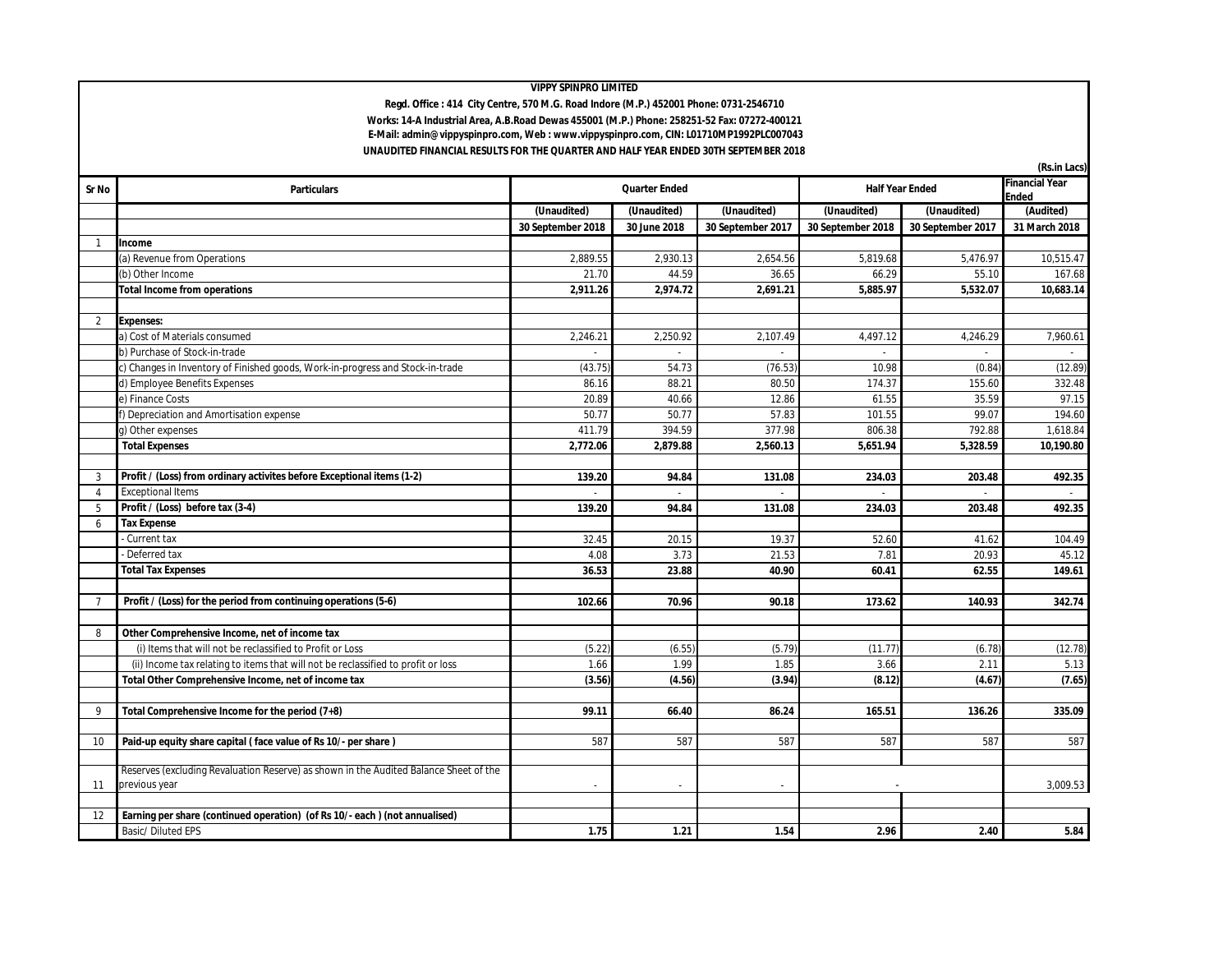| Notes: |                                                                                                                                                                                                                                                                                                                                                                                                                                                                                                                                                     |
|--------|-----------------------------------------------------------------------------------------------------------------------------------------------------------------------------------------------------------------------------------------------------------------------------------------------------------------------------------------------------------------------------------------------------------------------------------------------------------------------------------------------------------------------------------------------------|
|        | The above results for the Quarter and Half Year ended September 30, 2018 were reviewed and recommended by the Audit Committee and approved by the Board of Directors in it's meeting held on 14.11.2018 The above<br>results have been reviewed by statutory Auditors of the company in terms of Regulation 33 of the SEBI (Listing Obligations and Disclosure Requirements) Regulations, 2015. The Company's Management has exercised<br>necessary due diligence to ensure that the financial results provide a true and fair view of its affairs. |
| 2)     | This statement has been prepared in accordance with the Companies (Indian Accounting Standards) Rules, 2015 (Ind AS) prescribed under section 133 of the Companies Act, 2013 and other recognised accounting practices<br>and policies to the extent applicable.                                                                                                                                                                                                                                                                                    |
| 3)     | Segment-wise reporting as defined in Ind AS-17 is not applicable, since the entire operation of the Company relates to only one segment.                                                                                                                                                                                                                                                                                                                                                                                                            |
| 4      | Ind AS 115 Revenue from Contracts with Customers, mandatory for reporting periods beginning on or after April 1, 2018, replace existing revenue recognition requirements. On application of Ind AS 115, there were no<br>adjustments required to the retained earnings at April 1, 2018 and also this did not have any significant impact on recognition and measurement of revenue and related items in the financial results.                                                                                                                     |
| 5)     | The figures of the previous period / year have been re-stated/ re-grouped / re-arranged/ reclassified and / or recasted wherever found necessary.                                                                                                                                                                                                                                                                                                                                                                                                   |
|        | On behalf of the Board of Directors<br>For Vippy Spinpro Ltd.                                                                                                                                                                                                                                                                                                                                                                                                                                                                                       |
|        | $SD/-$                                                                                                                                                                                                                                                                                                                                                                                                                                                                                                                                              |
|        | <b>Place: Dewas</b><br>Piyush Mutha                                                                                                                                                                                                                                                                                                                                                                                                                                                                                                                 |
|        | Date: 14.11.2018<br><b>Managing Director</b>                                                                                                                                                                                                                                                                                                                                                                                                                                                                                                        |